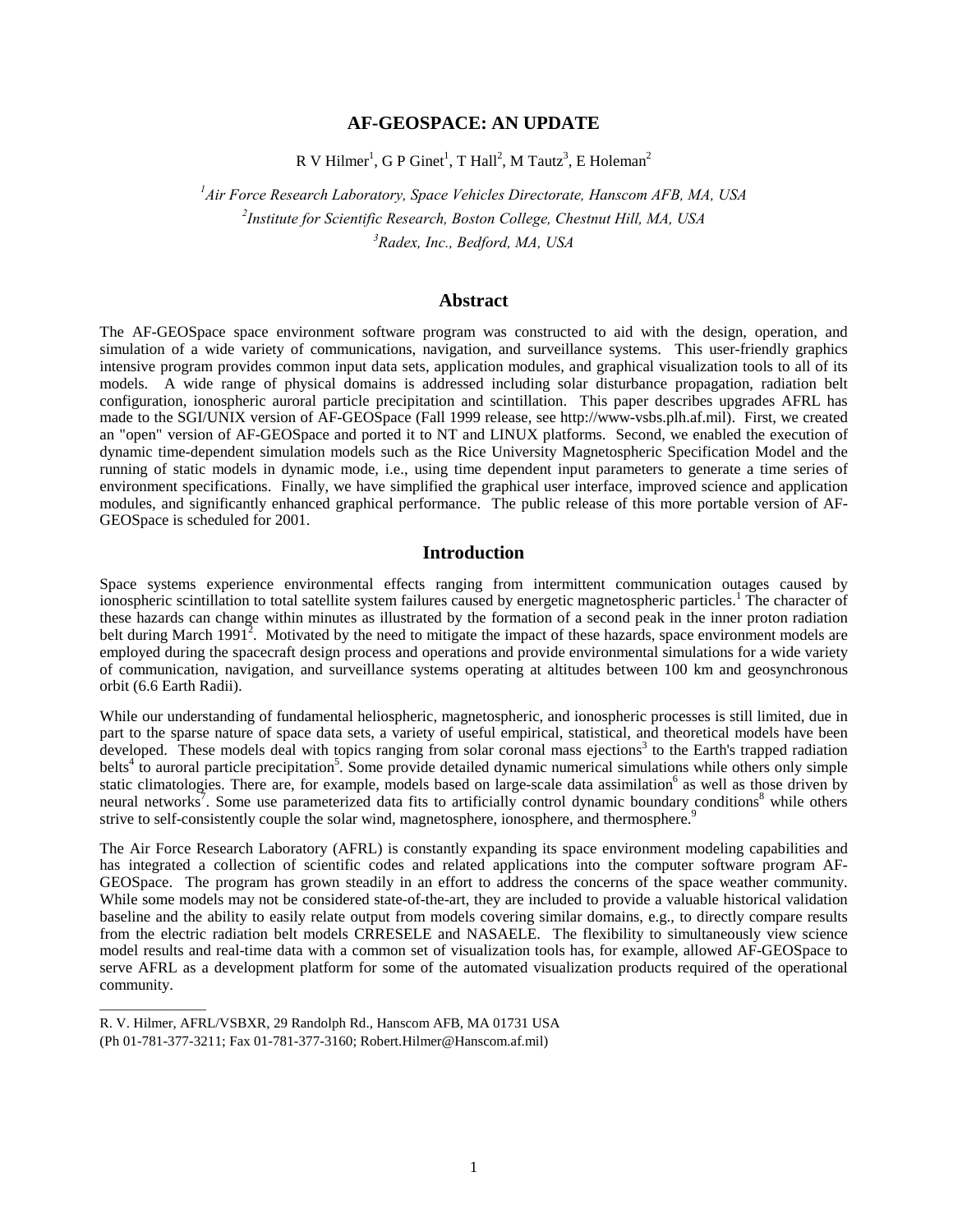|                                                                                                                                                                                                                                                                                                                                                                        | The User                                                      |  |                                                                  |        |                                                                                                             |
|------------------------------------------------------------------------------------------------------------------------------------------------------------------------------------------------------------------------------------------------------------------------------------------------------------------------------------------------------------------------|---------------------------------------------------------------|--|------------------------------------------------------------------|--------|-------------------------------------------------------------------------------------------------------------|
| Manage and present the Graphical User<br>Interface (GUI), handle window<br>creation and events, e.g., OpenGL<br>(OGL) windows, send events and<br>messages to application (Geospace).<br>Next lower interface is bidirectional.<br>All OS specific code is in this level and<br>a common Application Program<br>Interface (API) is presented to the<br>Geospace level. | OS: Windows NT<br><b>GUL MEC</b><br><b>OGL Interface: WGL</b> |  | $OS:$ Unix<br>GUI: XWindows / Motif<br><b>OGL Interface: GLX</b> |        |                                                                                                             |
| Geospace application manages models<br>and graphical objects, interfaces data<br>generated by models to graphics and<br>handles the user events passed down.                                                                                                                                                                                                           | Geospace                                                      |  |                                                                  |        |                                                                                                             |
| GeoModels library creates objects that<br>manage and run the scientific models. As<br>a standalone library, applications can call<br>routines within this library but this library<br>does not make function calls to the<br>application. It is up to the application to<br>makes calls to the library to retrieve data.                                               | <b>GeoModels</b>                                              |  | GeoGraphics                                                      |        | GeoGraphics is a high level graphics<br>library dedicated to scientific visualization<br>for space weather. |
| The actual models are standalone programs<br>that the GeoModels library interfaces with.                                                                                                                                                                                                                                                                               | External models<br>(Fortran, C)                               |  |                                                                  | OpenGL | <b>OpenGL</b> is a standard high<br>performance 3D graphics API.                                            |

**Figure 1.** AF-GEOSpace Open Architecture

This paper provides an update on the AF-GEOSpace program. First we highlight its development history, then review its new "open" architecture, and finally, provide a detailed summary of the science, application, and data modules representing the core of its current capabilities.

# **AF-GEOSPACE**

### **Development Overview**

The first public release of AF-GEOSpace (Version 1.21, 1996/Unix on SGI) contained radiation belt particle flux and dose models derived from CRRES satellite data, an aurora model based on DMSP data, an ionospheric model, and ionospheric HF ray tracing capabilities. The last public release of AF-GEOSpace<sup>10</sup> (Version 1.4, 1999/Unix on SGI only) added science modules related to the cosmic ray and solar proton environment, low-Earth orbit radiation dosages, and probability maps of satellite single event effects based on APEX and CRRES satellite data. Also included were application modules for estimating linear energy transfer (LET) and single event upset (SEU) rates in solid-state devices, and modules for visualizing radar fans, communication domes, and satellite detector cones and links. Realtime DMSP data modules were included for displaying auroral particle data and qualitatively identifying enhanced outer zone MeV electron populations. Ionospheric scintillation, solar proton, and shock propagation models were also included. Version 2 (scheduled release on Windows NT and Unix in 2001) includes true dynamic run capabilities to take advantage of models like the  $MSM^8$ , and offers new and enhanced graphical and data visualization tools. A simplified graphical user interface reduces the number of actions required to get results on the screen. Just as important, yet hidden from view, is the fact that Version 2 represents a major restructuring of the code to an "open" architecture. This design increases the code's portability as well the ease with which new modules can be integrated.

### **Code Architecture**

AF-GEOSpace Version 2 is an object-oriented code written in C++ with prototype versions running at AFRL on WindowsNT, Windows2000, UNIX, and LINUX systems. Figure 1 illustrates the basics of the open architecture that has allowed AF-GEOSpace to be ported to different platforms. With all models running on a common platform, AF-GEOSpace becomes a vehicle for rapid model prototyping, model validation, environment specification for spacecraft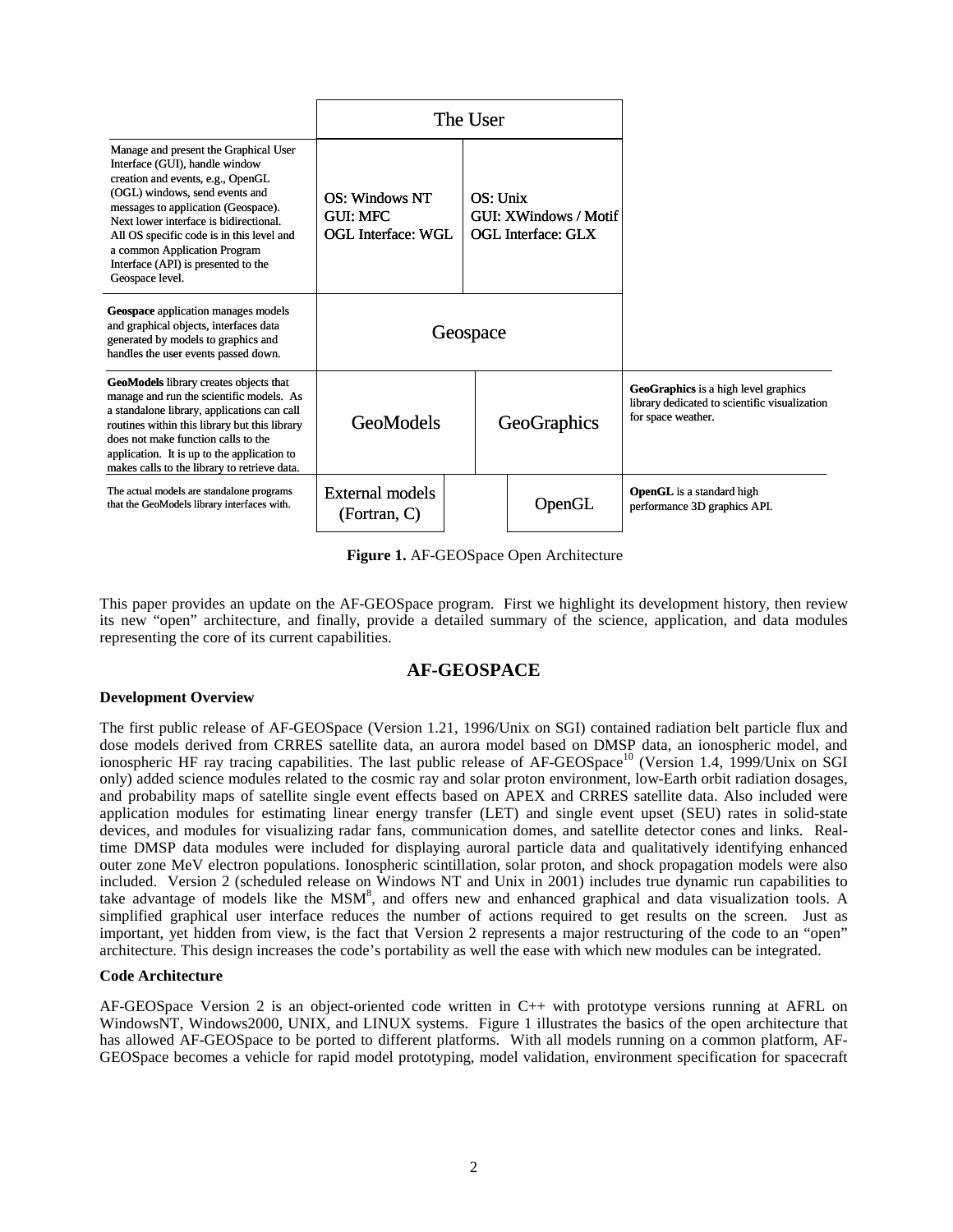

**Figure 2.** Near-Earth space environment in

design, mission planning, and anomaly resolution. In short, AF-GEOSpace becomes the backbone for an integrated space environment model.

The software is divided into five explicit module classes to simplify the integration of new algorithms and increase portability. *Science Modules* control individual science models and produce output data sets on user-specified grids. *Application Modules* typically manipulate these data sets, e.g., by integrating dose calculated by a radiation belt model or tracing HF rays through a model ionosphere. They also provide capabilities like orbit generation and magnetic field line tracing. *Data Modules* read and assist with the analysis of user generated as well as DMSP related data sets. *Graphics Modules* control the one, two, and three-dimensional windows and enable display features such as isocontours, plane slices, magnetic field lines, line plots, axes, the Earth, stars, and satellites. *Worksheet Modules* provide transformations between the GEOC, GSM, SM, and GEI systems in spherical, cylindrical, and Cartesian coordinates and also provide calendar system conversion tools. This separation of modules by function permits the use of common global input data sets by all science, application, and data modules, and the use of all graphical visualization tools by all of the models. A sample of this coordinated approach is shown in Figure 2 where the Earth's radiation belts and aurora are shown along with a projected radar fan, satellite orbits and associated communication links and instrument detector cones. A data archive covering 1932 to 2000 includes common indices such as *Kp*, *Dst*, and Bartol Sunspot Number as well as DMSP derived auroral boundaries (FTP scripts enable automated updates of some common parameters). These data enable the user to run models over a wide variety of activity levels and space weather events. This dynamic run capability allows the user to animate results in all dimensions, e.g., simultaneously view a satellite's path through a generated data set in 3-D, a 2-D projection on Earth of data slaved to a satellite's altitude, and a 1-D plot of the time history of data values encountered by the satellite.

#### **Science, Application, and Data Modules**

The following summarize the science and application module content of Version 2 (\*in Version 1.4 only).

**APEXRAD**: The Advanced Photovoltaic and Electronics Experiment (APEX) radiation dose model<sup>11</sup> specifies the location and intensity of the radiation dose rate behind four different thicknesses of aluminum shielding for five geomagnetic activity levels as specified by Ap15. It covers the Low Earth Orbit (LEO) altitude region (360-2400 km) and was developed to supplement the CRRESRAD model (see below) which has limited resolution in the LEO regime. A related application module determines expected accumulated yearly doses.

**AURORA:** Auroral precipitation models<sup>12, 13</sup> specify the location and intensity of electron number and energy flux, ion number and energy flux, Pederson and Hall conductivities, and the equatorward boundary at 110 km altitude. This module also provides the capability to map these quantities up magnetic field lines into the 3-D magnetospheric grid.

**BFIELD-APP**: A variety of internal and external magnetic field models are provided in this application module for the purposes of generating gridded data sets, field lines, and flux tubes.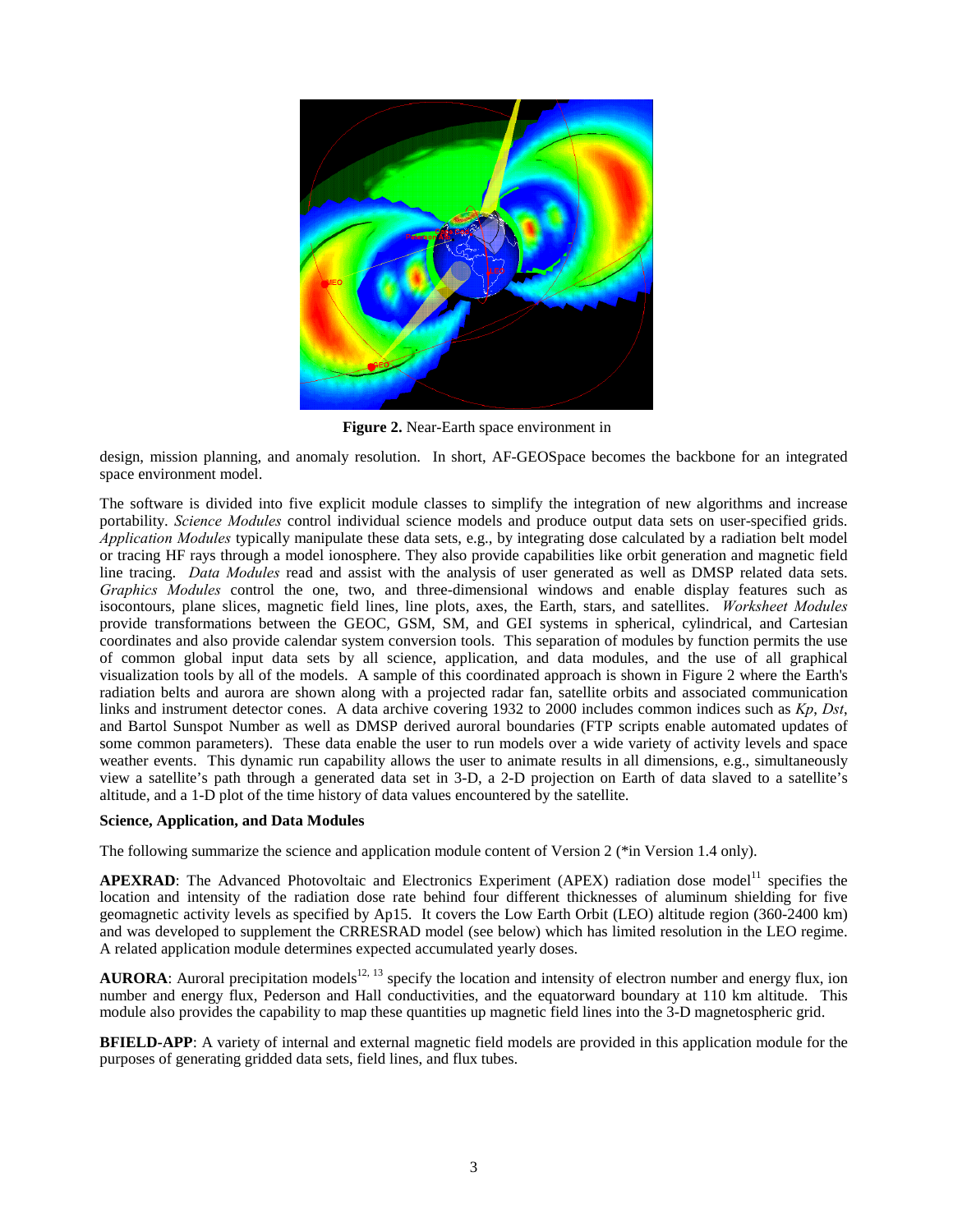**CHIME**: The CRRES/SPACERAD Heavy Ion Model of the Environment<sup>14</sup> (CHIME) specifies the location and intensity of galactic cosmic rays, solar energetic particle fluxes, and anomalous cosmic ray fluxes.

**CRRESELE** and **CRRESPRO**: The Combined Radiation and Release Effects Satellite (CRRES) models<sup>15, 16</sup> specify the location and intensity of omnidirectional electron and proton fluxes over the energy ranges 0.5-6.6 MeV and 1-100 MeV, respectively, for a range of geomagnetic activity levels. A related application module gives expected integral and differential fluence for user prescribed orbits.

**CRRESRAD**: The CRRES space radiation dose model<sup>17</sup> specifies the location and intensity of the radiation dose rate behind four different thicknesses of aluminum shielding for active and quiet geophysical activity levels. A related application module determines expected dose accumulation for user prescribed orbits.

**DMSP-SPECTRA\***: This data module displays the particle spectra, from the DMSP satellite SSJ/4 sensors<sup>5</sup>, which are used to determine auroral precipitation boundaries.

**EPHEMERIS:** This data module reads and displays generic files representing orbital ephemerides and any corresponding observational data available to or generated by the user.

**HEEM\***: This data module displays the DMSP High Energy Electron Monitor files, derived from the DMSP satellite  $SSJ/4$  data<sup>5</sup>, which are used to identify enhanced outer zone MeV electron populations.

**IONSCINT:** The High Fidelity Ionospheric Scintillation Simulation Algorithm (IONSCINT) provides disruption maps of trans-ionospheric radio wave (UHF) communications due to equatorial scintillation. It represents statistically realistic climatology as well as the day-to-day variability of equatorial scintillations. An L-Band extension of this module is currently under development at AFRL.

**ISPM**: The Interplanetary Shock Propagation Model<sup>18</sup> (ISPM) predicts the transit time of interplanetary shocks from the Sun to the Earth and the shock strength upon arrival.

**LET-APP**: This application calculates the linear energy transfer (LET) spectrum and its associated single event upset (SEU) rate in a microelectronics device resulting from the penetration of energetic space particles. Effects of both cosmic rays and trapped protons are estimated using the CHIME and CRRESPRO science modules described above.

MSM: The Magnetospheric Specification Model (MSM)<sup>8</sup> describes the 100 eV to 100 keV electron, H+, and O+ populations of the inner and middle magnetosphere. MSM responds to changing geophysical conditions on time scales of 15-30 minutes as described by the model inputs, i.e., magnetic indices *Kp* and *Dst*, equatorward boundary of diffuse aurora at midnight, cross-polar cap potential drop and pattern type, solar wind density and velocity, and the IMF.

**NASAELE** and **NASAPRO**: The NASA AE-8 and AP-8 radiation belt models<sup>19</sup> are used to compute the intensity and location of differential omnidirectional electron flux and proton flux for energy intervals which correspond to the ranges of the CRRES HEEF and PROTEL instruments, respectively. Results can then be compared with those using CRRESELE and CRRESPRO described above.

**PIM**: The Parameterized Ionospheric Model<sup>20</sup> (PIM) is a global model that generates electron number densities as well as maps of total electron content (TEC), height of E and F2 peaks (HE, HF2), and plasma frequencies at the E and F2 peaks (FoE, FoF2) as a function of a variety of geophysical activity indices.

**PPS**: The Proton Prediction System<sup>21</sup> (PPS) uses solar optical, radio, and X-ray observations to provide forecasts of the intensity and duration of solar proton events.

**RAYTRACE-APP:** HF ray traces can be performed through electron number density profiles generated using the PIM science module.

**SATEL-APP**: Satellite trajectories defined by a variety of types of user-specified orbital elements are calculated. Updates to standard two-line orbital element files can be downloaded via FTP.

**SEEMAPS**: Normalized flux and dose data for protons with energy > 50 MeV from the APEX and CRRES satellites are used to produce contour maps of the relative probabilities of experiencing Single Event Effects (SEEs) in the Earth's inner radiation belts. $^{22}$ 

**STOA**: The Shock Time-of-Arrival Model<sup>23</sup> (STOA) predicts the transit time of interplanetary shocks from the Sun to the Earth. STOA is the predecessor of ISPM.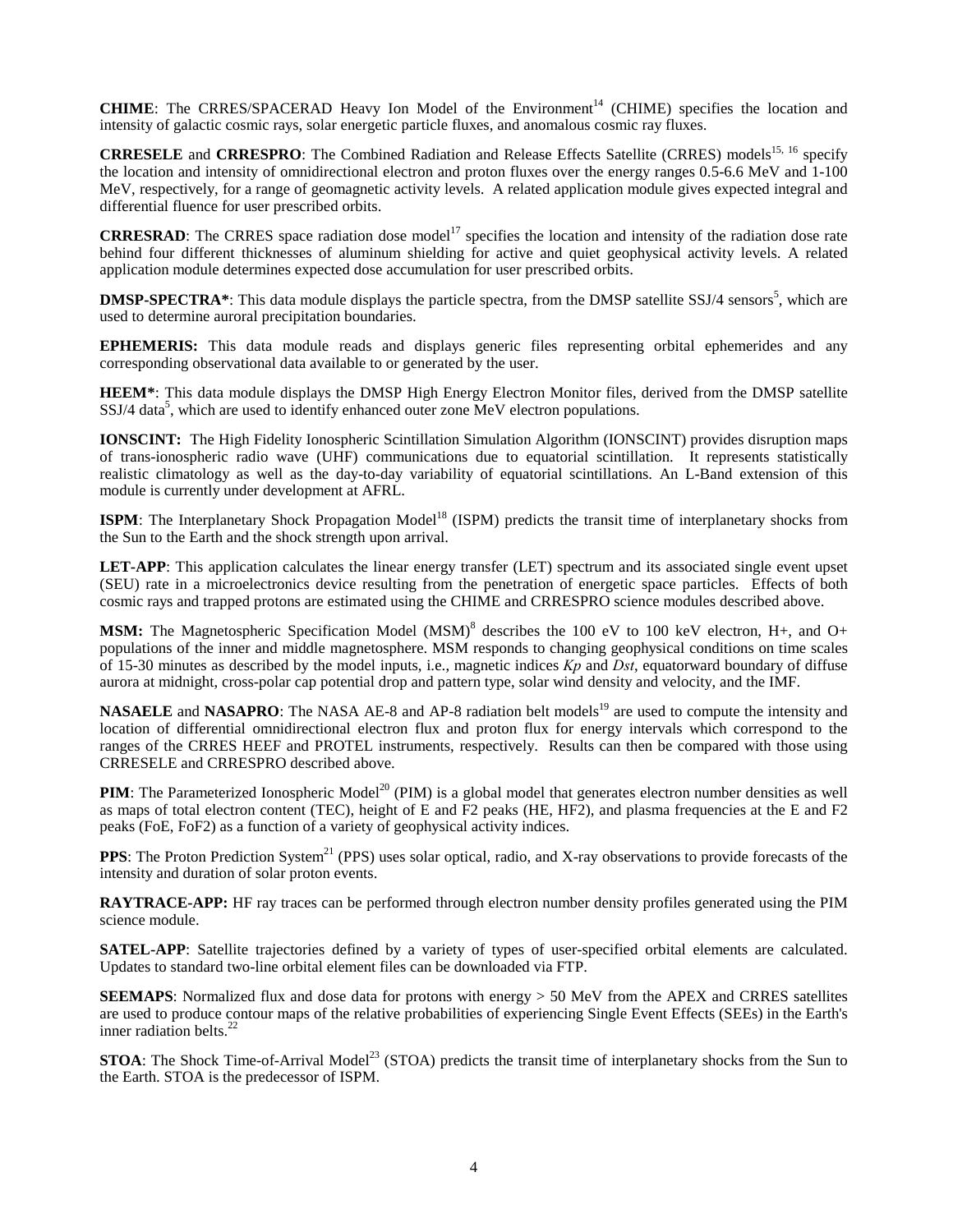**WBMOD**: The WideBand Model<sup>24</sup> (WBMOD) is an RF ionospheric scintillation model specifying S4, SI, and other scintillation parameters between any location on the globe and a satellite above 100 km altitude as a function of geophysical activity indices at any frequency above 100 MHz. A year 2000 update improves high latitude output. A related application module gives 24-hour climatology predictions of the dB fade levels due to ionospheric scintillation effects for specified ground-to-satellite communications links.

Other planned dynamic model installations include the Ionospheric Forecast Model<sup>25</sup>, Magnetospheric Specification and Forecast Model<sup>26</sup>, and the Parameterized Real-Time Ionospheric Specification Model<sup>27</sup>. In addition, an improved high-resolution neutral density model is under development at AFRL to address drag effects on low orbiting satellites.

### **Final Comments**

The AF-GEOSpace software suite provides the scientific community with a number of empirical, statistical, and physics-based models that address concerns about environmental hazards affecting real-world space systems. Recent improvements to the software have greatly increased its utility and portability. The authors encourage the community to make suggestions regarding the addition of new models and applications. Public release versions of AF-GEOSpace are distributed free of charge by AFRL (please contact the first author).

## **References**

- 1 Hastings, D, and H Garrett, *Spacecraft-Environment Interactions*, Cambridge University Press, New York, NY, 1996
- 2 Mullen, E G, M S Gussenhoven, K Ray, and M Violet, A double-peaked inner radiation belt: Cause and effect as seen on CRRES, *IEEE Trans. Nuc. Sci.* 38 (6), 1713, 1991
- 3 Odstrcil, D, and V J Pizzo, Distortion of the interplanetary magnetic field by three-dimensional propagation of coronal mass ejections in a structured solar wind, *J. Geophys. Res., 104*, 28225, 1999
- 4 Lemaire, J F, D Heynderickx, and D N Baker (Editors), *Radiation Belts: Models and Standards, Geophys. Monogr. Ser., 97*, AGU, Washington, D.C., 1996
- 5 Brautigam, D H, M S Gussenhoven, and D A Hardy, A statistical study on the effects of IMF Bz and solar wind speed on auroral ion and electron precipitation, *J. Geophys. Res., 96*, 5525, 1991
- 6 Emery, B A, *et al.*, Assimilative mapping of ionospheric electrodynamics in the thermosphere-ionosphere general circulation model comparisons with global ionospheric and thermospheric observations during the GEM/SUNDIAL period of March 28-29, 1992, *J. Geophys. Res., 101*, 26681, 1996
- 7 Sandahl, I, and E Jonsson (Editors), *AI Applications in Solar-Terrestrial Physics*, European Space Agency proceedings of workshop held in Lund, Sweden July 29-31, 1997, *ESA WPP-148*, April 1998
- 8 Hilmer, R V, and G P Ginet, A Magnetospheric Specification Model validation study: Geosynchronous electrons, *J. of Atmos. and Solar-Terr. Phys*., 62, 1275-1294, 2000
- 9 White, W W, G L Siscoe, G M Erickson, Z Kaymaz, N C Maynard, K D Siebert, B U Ö Sonnerup, and D R Weimer, The magnetospheric sash and the cross-tail S, *Geophys. Res. Lett., 25*, 1605, 1998.
- 10 Hilmer, R V (Ed.), AF-GEOSpace User's Manual, Version 1.4 and Version 1.4P, *AFRL-VS-TR-1999-1551*, Air Force Research Laboratory, Hanscom AFB, MA, 1999
- 11 Bell, J T, and M S Gussenhoven, APEXRAD Documentation, *PL-TR-97-2117*, Phillips Laboratory, Hanscom AFB, MA, 1997 (ADA331633)
- 12 Hardy, D A, W McNeil, M S Gussenhoven, and D Brautigam, A statistical model of auroral ion precipitation, *J. Geophys. Res., 94*, 370, 1989.
- 13 Hardy, D A, M S Gussenhoven, and E Holeman, A statistical model of aurora electron precipitation, *J. Geophys. Res., 90*, 4229, 1985
- 14 Chenette, D L, J D Tobin, and S P Geller, CRRES/SPACERAD Heavy Ion Model of the Environment, CHIME, *PL-TR-95-2152*, Phillips Laboratory, Hanscom AFB, MA, 1995 (ADA321996)
- 15 Brautigam, D H, and J T Bell, CRRESELE Documentation, *PL-TR-95-2128*, Phillips Laboratory, Hanscom AFB, MA, 1995 (ADA301770)
- 16 Meffert, J D, and M S Gussenhoven, CRRESPRO Documentation, *PL-TR-94-2218*, Phillips Laboratory, Hanscom AFB, MA, 1994 (ADA284578)